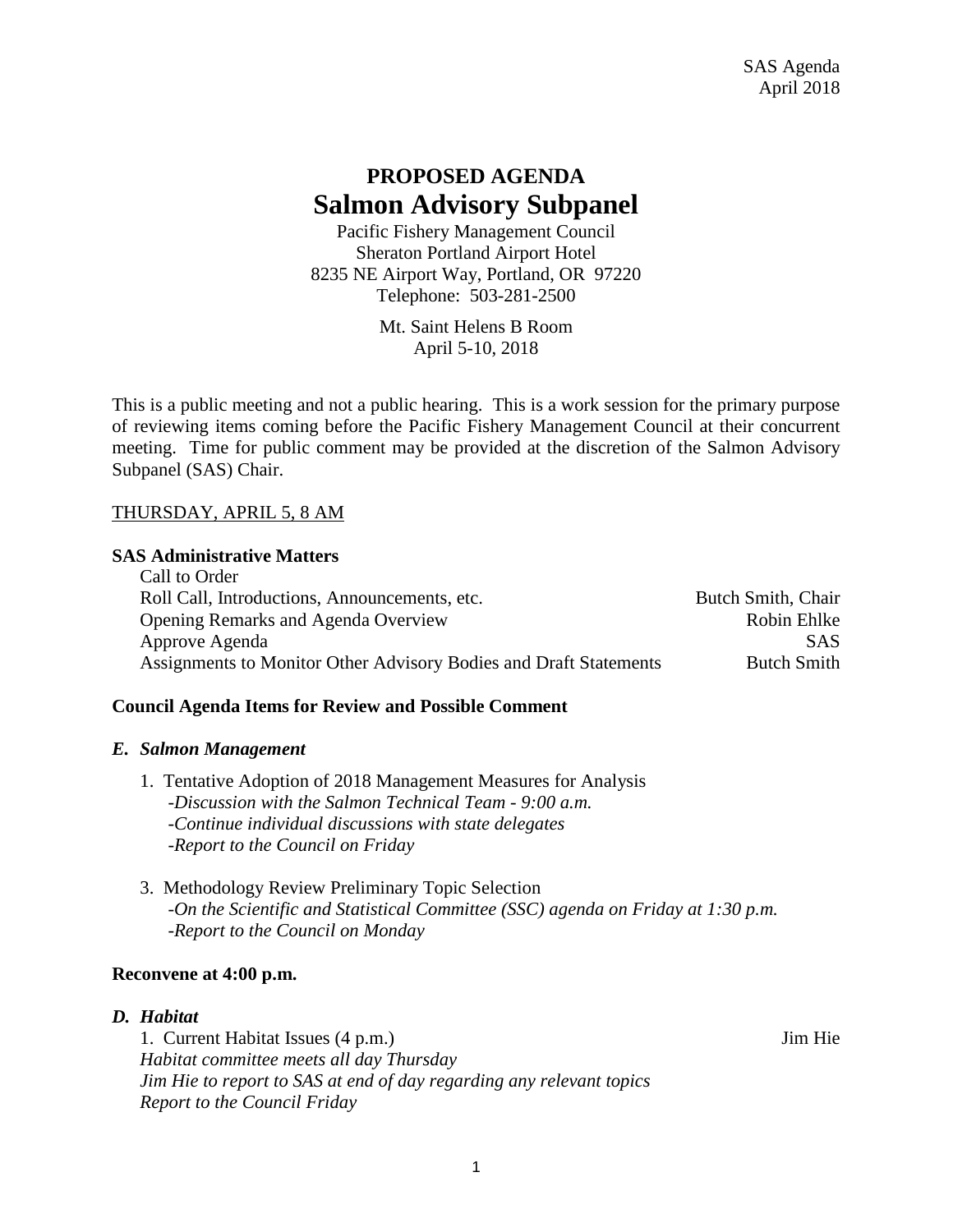#### **SAS Administrative Matters (continued)**

Review Statements: SAS Draft E.1 Salmon (Tentative Adoption of 2018 Ocean Salmon Management Measures) Draft D.1. Habitat (if needed) Draft E.3. Methodology Statement

# FRIDAY, APRIL 6, 8 AM

# **Council Agenda Items for Review and Possible Comment**

### **SAS Administrative Matters (continued)**

Review Statements: SAS Finalize D.1. Habitat (if needed) for Secretariat by 9 a.m. Finalize E.1 Salmon (Tentative Adoption of 2018 Management Measures) for Secretariat by 10 a.m. Finalize E.3. Methodology Statement

# SATURDAY, APRIL 7, 8 AM

### **Council Agenda Items for Review and Possible Comment**

## *E. Salmon Management (continued)*

2. Clarify Council Direction on 2018 Management Measures **-***Report to the Council on Saturday, prepare statement if needed*

# *F. Groundfish Management (9:00 a.m.)*

5. Fisheries in 2019-2020: Management Measures PPA **-***Report to the Council on Tuesday, (ESA BiOp)*

**Presentation - Groundfish Net Configurations** (11:00 a.m.) Heather Mann *Demonstration and hands-on opportunity to see what the nets look like and how they operate*

# **SAS Administrative Matters (continued)**

Review statements Draft F.5 Groundfish Management Measures statement

# SUNDAY, APRIL 8, 8 AM

#### **Council Agenda Items for Review and Possible Comment**

#### *E. Salmon Management (continued)*

- 3. Methodology Review Preliminary Topic Selection *-On the Scientific and Statistical Committee (SSC) agenda on Friday at 1:30 p.m. -Report to the Council on Monday*
- 4. Further Direction on 2018 Management Measures *-Report to the Council on Monday*